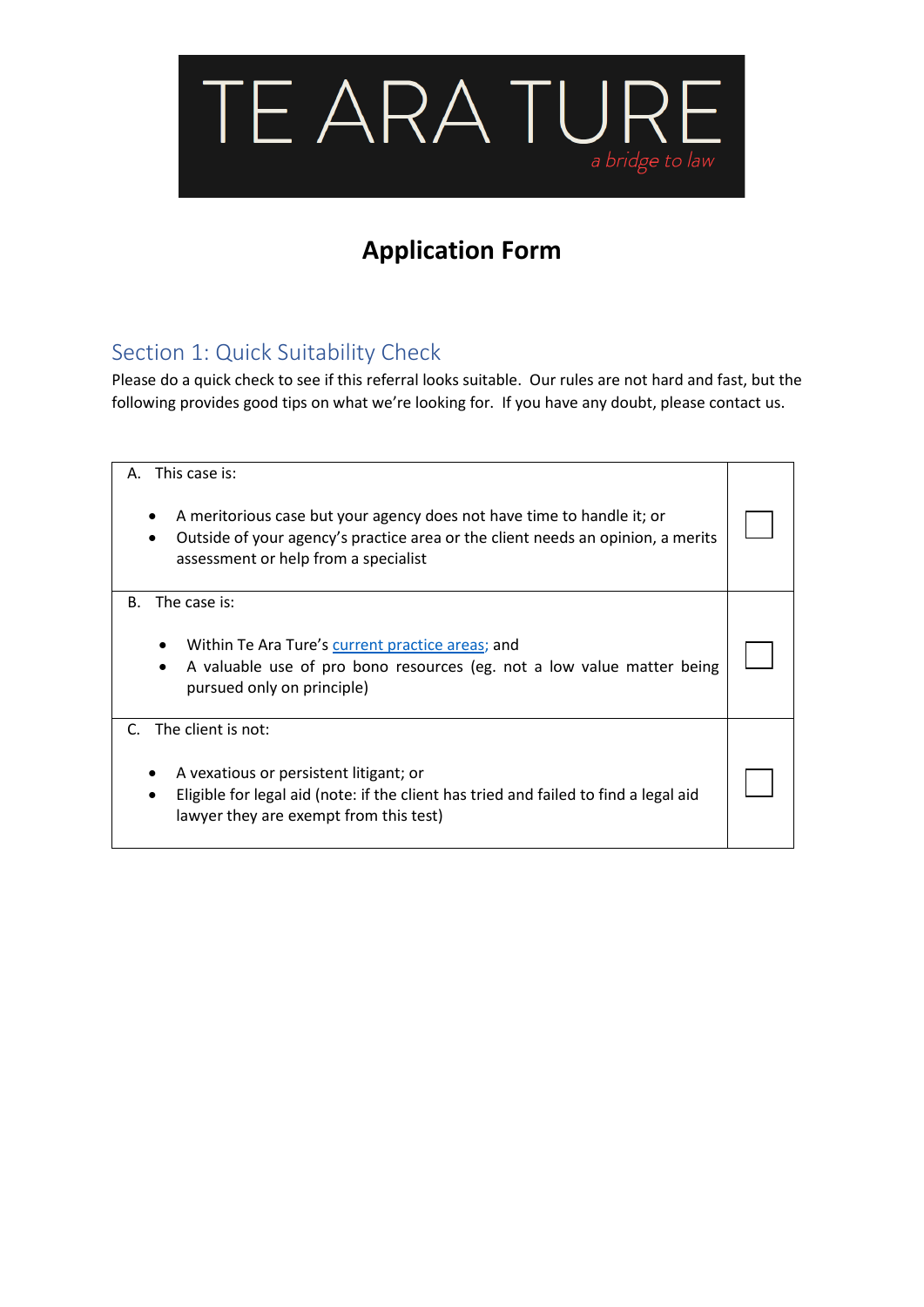# Section 2: Financial Eligibility

Clients must pass an income and disposable capital test to be eligible for our service. There are some exceptions, but the following is usually a good guide for who is eligible. If you have any doubt, please contact us.

## Income

Answer question 1, then proceed to the next relevant part of the assessment.

|                                                      | NO. |
|------------------------------------------------------|-----|
| 1. Is the family receiving a main benefit from WINZ? |     |

If the answer to question 1 is YES, go to Section 3; Disposable Capital

If the answer to question 1 is NO, you need to complete the income calculation.

**Household income calculation:**

- Calculate the household income at Table 1
- Calculate the number of people in the household
- Find the maximum income allowance for the household at Table 2

If the household income at Table 1 is greater than the maximum threshold at Table 2 the client is not likely to be eligible.

#### **TABLE 1:**

## **Calculate the household income:**

| Client annual income (from wages, salary, pension) |  |
|----------------------------------------------------|--|
| Partner annual income                              |  |
| Total household income                             |  |

## **Calculate the number of people in the household:**

| Number of people in household |  |
|-------------------------------|--|
|                               |  |

## **Table 2: Maximum allowable income:**

| <b>Single</b><br><b>Person</b><br><b>Household</b> | 2-person<br>household | 3- person<br>household | 4-person<br><b>household</b> | 5-person<br>household | 6-person<br>household | <b>For each</b><br>ladditional<br>household<br><b>Imember</b> |
|----------------------------------------------------|-----------------------|------------------------|------------------------------|-----------------------|-----------------------|---------------------------------------------------------------|
| \$41,600                                           | \$57,300              | \$68,700               | \$80,200                     | \$91,600              | \$103,100             | Add \$11,000                                                  |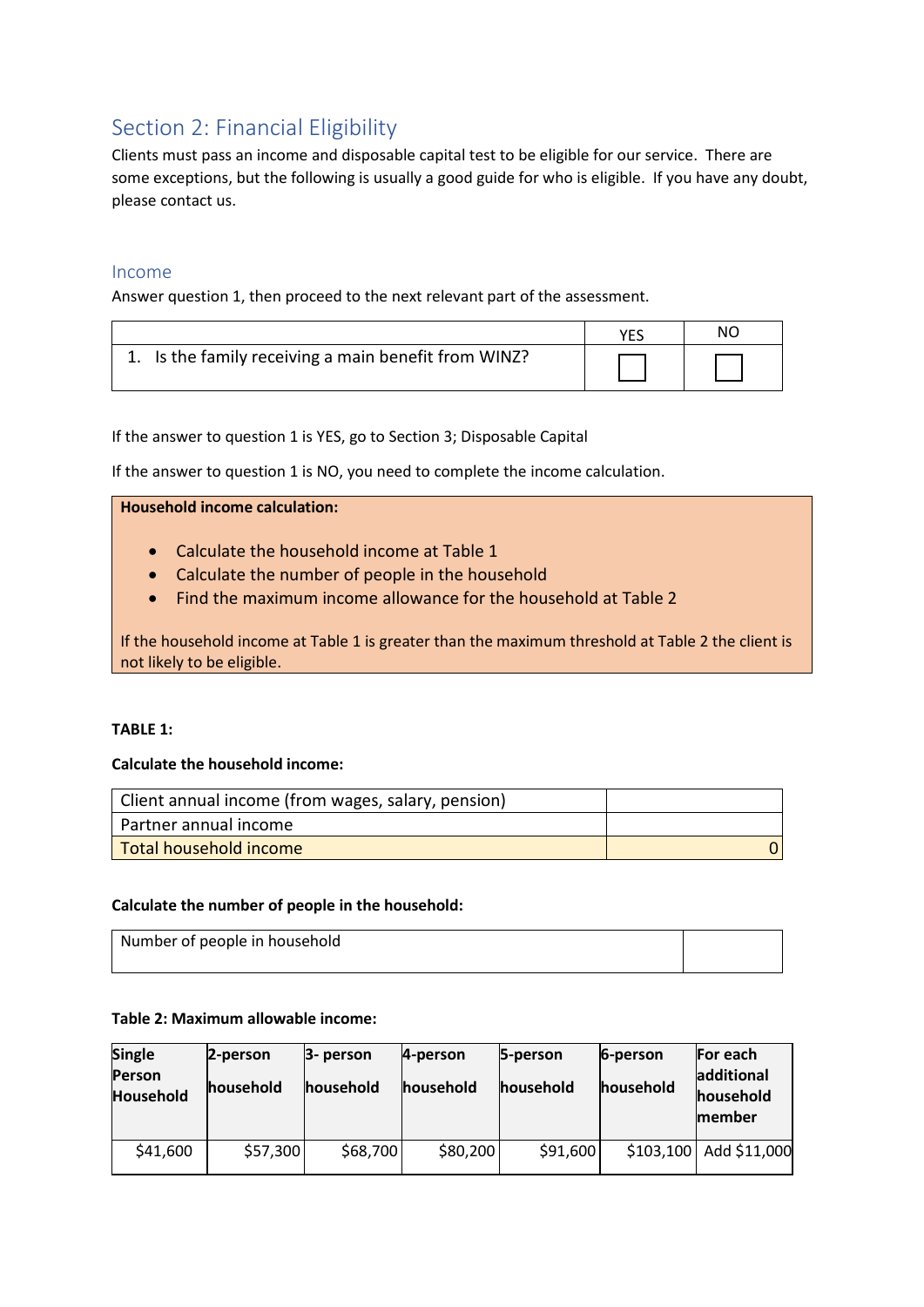# Section 3: Disposable Capital

Please complete all relevant parts of the disposable capital assessment. Leave fields blank or write zero if they do not apply to the client.

## **Disposable capital calculation:**

- Calculate home equity
- Calculate family car equity
- Calculate other assets
- Deduct all debts
- Calculate permitted deductions
- Deduct permitted deductions from total assets to get disposable capital

If the Table 8: Total Disposable Capital is higher than \$14,000 the client is not likely to be eligible.

However, check the exceptions in Table 9

#### **Table 3 - Family Home:**

| Value of family home (estimated)  |  |
|-----------------------------------|--|
| Mortgage remaining on family home |  |
| Total family home equity          |  |

#### **Table 4: - Family Car:**

| Value of family car (estimated) |  |
|---------------------------------|--|
| Debt on family car              |  |
| Total equity in family car      |  |

#### **Table 5 - Other Assets**

| Cash, savings, term deposits               |  |
|--------------------------------------------|--|
| Other land or buildings                    |  |
| Other vehicles (including cars, boats etc) |  |
| <b>Shares</b>                              |  |
| Other investments (eg. antiques)           |  |
| Money owed to you                          |  |
| Private superannuation                     |  |
| Tools of trade                             |  |
| Value of family trust assets               |  |
| <b>Total other assets</b>                  |  |

#### Total Assets

| Total assets |  |
|--------------|--|
|              |  |

0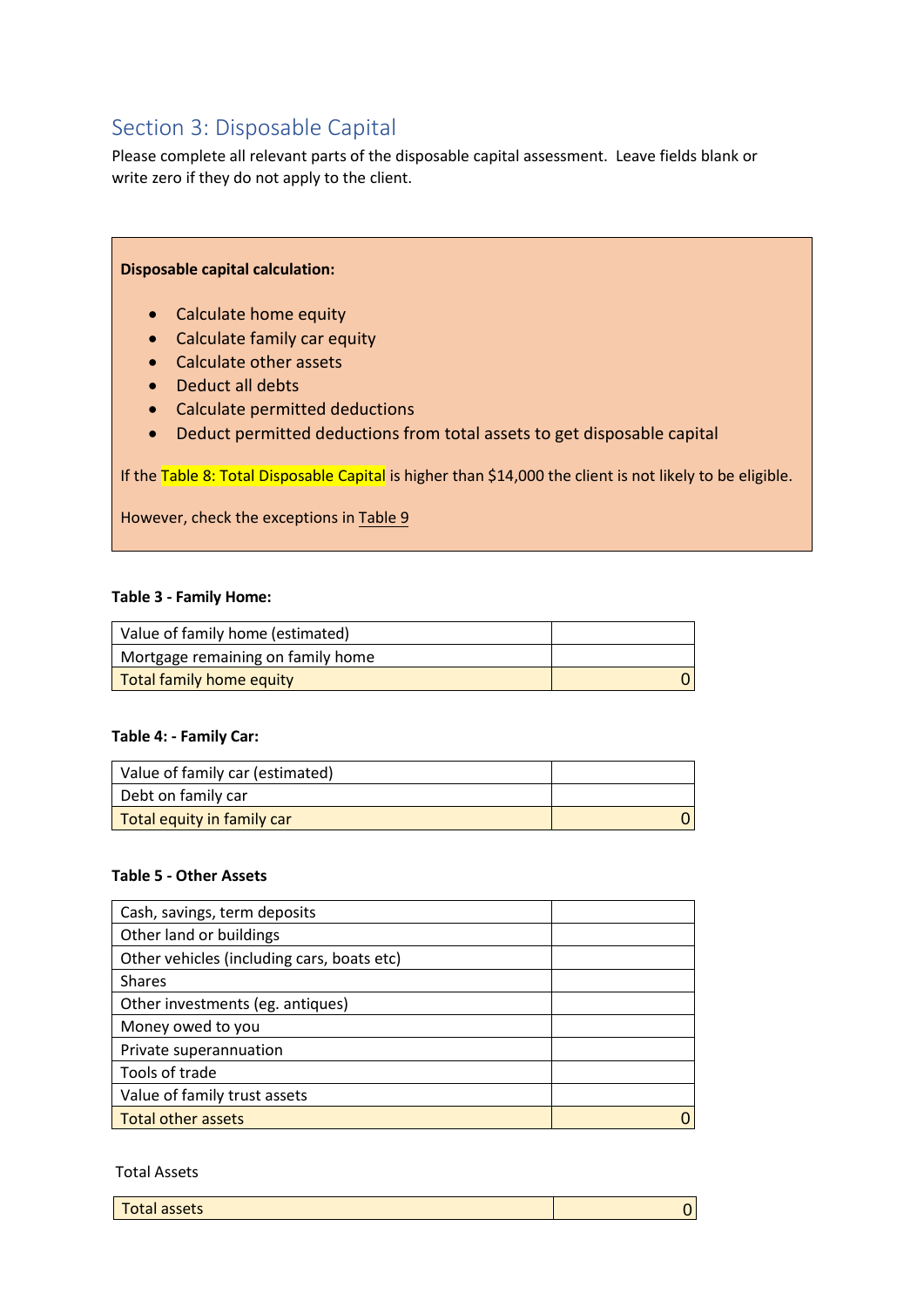### **Table 6 - Other debts:**

| Mortgages on other properties         |  |
|---------------------------------------|--|
| Bank OD                               |  |
| Personal Loans                        |  |
| Money owed on credit contracts        |  |
| Money owed to private individuals     |  |
| Money owed to government agencies     |  |
| Other debts (school fees, power, etc) |  |
| Student loans                         |  |
| Credit cards                          |  |
| <b>Total other debts</b>              |  |
|                                       |  |

#### **Table 7: - Permitted Deductions:**

| If client owns family home, insert <b>home equity</b> |  |
|-------------------------------------------------------|--|
| allowance for region from table on right              |  |
| f if client owns a family car, insert \$10,000        |  |
| Total permitted deductions                            |  |

## **Home Equity Allowances**

| Northland                         | \$210,000 | Taranaki                | \$174,000 | Marlborough       | \$211,500 |
|-----------------------------------|-----------|-------------------------|-----------|-------------------|-----------|
| Auckland                          | \$345,000 | Wanganui                | \$147,000 | <b>West Coast</b> | \$85,200  |
| Waikato                           | \$220,800 | Manawatu                | \$189,000 | Canterbury        | \$170,700 |
| Bay of Plenty (Tauranga)\$282,300 |           | Hawkes's Bay            | \$210,300 | Otago             | \$195,300 |
| Rotorua/Whaktane                  | \$180,150 | Wellington              | \$265,500 | Southland         | \$126,000 |
| Gisbourne                         | \$181,500 | Tasman/Nelson \$225,900 |           |                   |           |

## **Table 8: Disposable Capital Assessment**

| <b>Total Disposable Capital</b> |  |
|---------------------------------|--|

## **Table 9: Exceptions**

We will make exceptions to our eligibility criteria in some circumstances. Contact us first if any of the following apply:

| Does the matter involve complex litigation?                                                                                                                                                |  |
|--------------------------------------------------------------------------------------------------------------------------------------------------------------------------------------------|--|
| Does the client have low income/high equity (such as a<br>beneficiary or pensioner)?                                                                                                       |  |
| Is the family home the subject matter of the litigation?                                                                                                                                   |  |
| Is the matter a systemic problem which adversely affects<br>many clients either at your centre or across the other<br>centres and that resolution is a matter of broad public<br>interest? |  |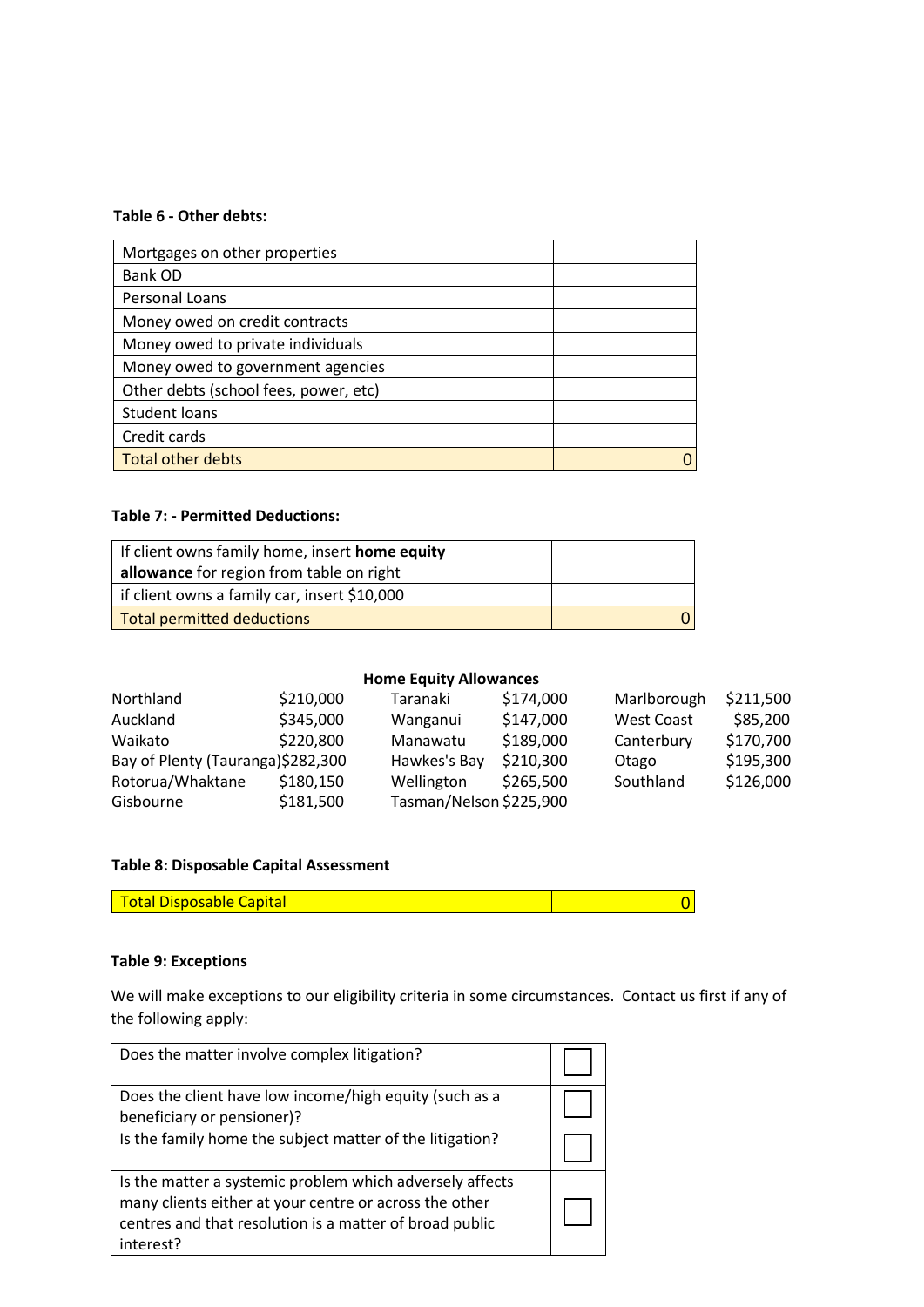# Section 4: Contact details

## **Client Contact Details:**

| First Name:         |  |
|---------------------|--|
| <b>Family Name:</b> |  |

| Street address: |  |
|-----------------|--|
| Suburb          |  |
| Town/City       |  |

| Mobile Phone:  |  |
|----------------|--|
| Home Phone:    |  |
| Email:         |  |
| Date of Birth: |  |

### **Referral Agency Details**

| Agency Name:   |  |
|----------------|--|
| Contact Person |  |
| Phone number:  |  |
| Email:         |  |

# Section 5: Scope of Matter

In this section you need to describe the legal issue and what help you are seeking. We use this information to define the scope of work and promote the case to our volunteers.

We want to know exactly what legal work is required. It is also helpful to know a bit about the client and why they are a good candidate for pro bono help.

Try to be specific. What help do you think is needed to get this sorted? Is it a quick little thing or a large project? And try to be realistic. Most lawyers won't sign up to open ended litigation. Will an opinion be enough or will someone need to take some extra steps?

#### **Scope of Work**

Succinctly state as much as you can about the legal issue (750 characters).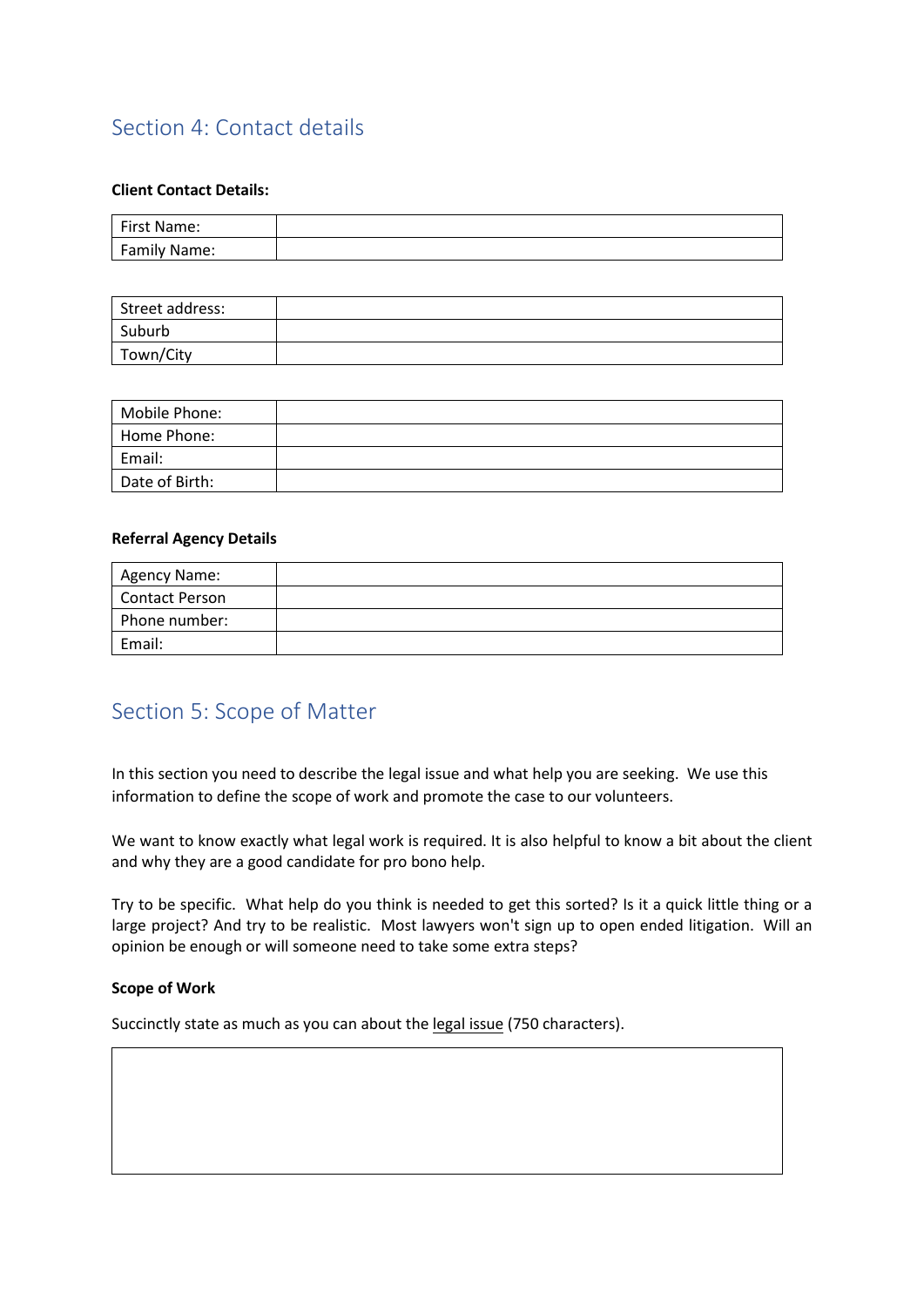Succinctly state the assistance sought (250 characters).

## **Type of Help**

Pleas select the type of help requested. You can select more than one.

| Advice                                      |  |
|---------------------------------------------|--|
| Merits Assessment or Opinion                |  |
| Discrete advocacy or appearance             |  |
| Facilitating Alternative Dispute Resolution |  |
| Preparation of documents                    |  |
| Representation                              |  |
| Litigation                                  |  |
| Coronial inquiry                            |  |

## **Urgency/Time limitations**

Please tell us whether there are any time critical issues or urgency. This will affect how long a matter is listed for and how we promote it (250 characters).

#### **Access Issues**

Please tell us whether there are any access issues. Examples include disability, age, or language barriers. This will affect who we promote the opportunity to and what accommodations can be made. (250 characters).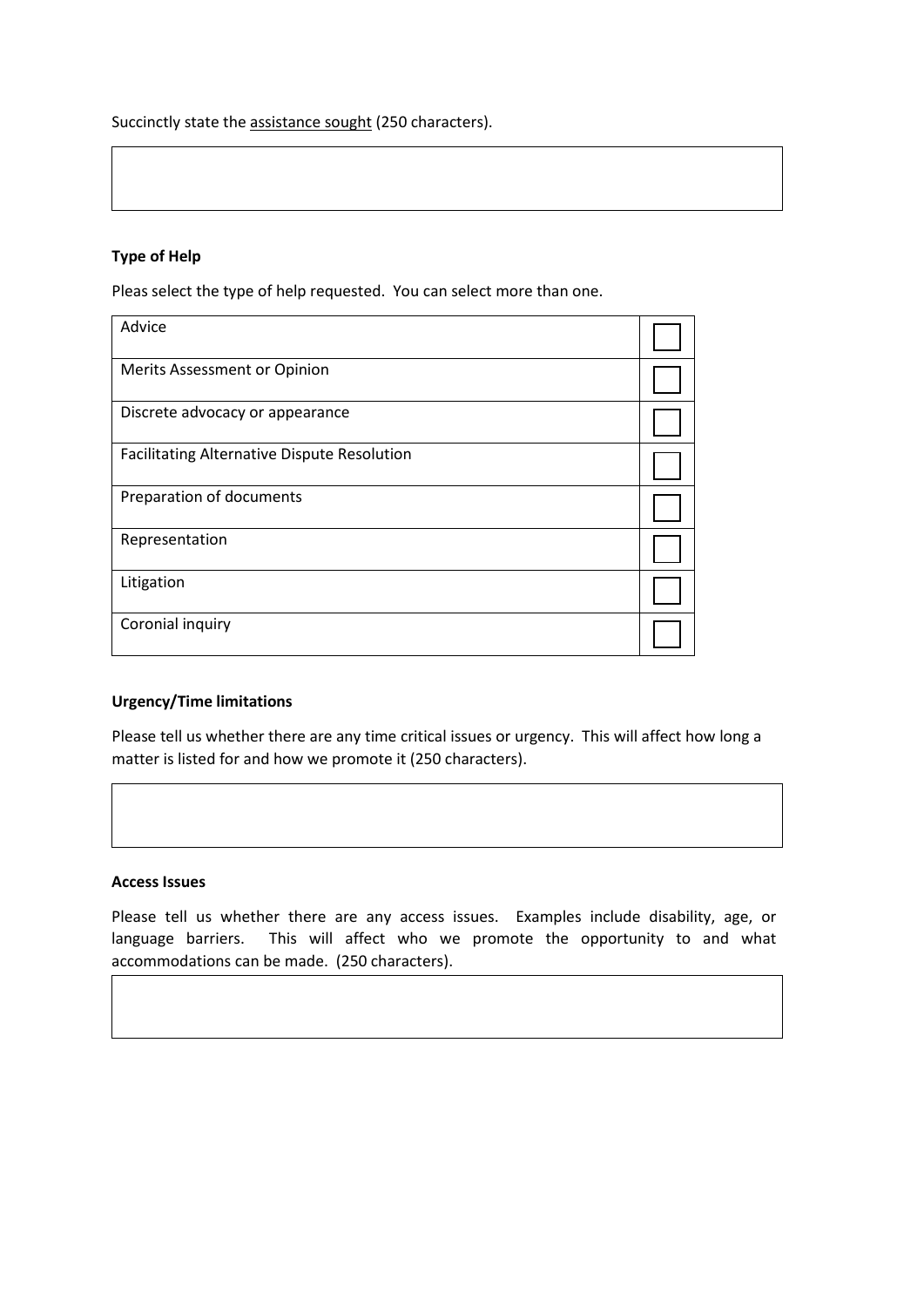#### **Conflicts**

Please list all adverse parties and their lawyers

| Name of other parties                                                   |  |
|-------------------------------------------------------------------------|--|
| Name of lawyer for other party (if known)                               |  |
| Name of any other lawyer you do not<br>want this referral publicised to |  |

## **Area of law**

Check our [current practice areas](https://www.tearature.co.nz/current-practice-areas) on our website. If your matter is not within one of the current subcategories we probably cannot accept the referral.

| Practice Area Sub-category |  |
|----------------------------|--|
|                            |  |

# Section 6: Referral Agency Undertakings

I \_\_\_\_\_\_\_\_\_\_\_\_\_\_\_\_\_\_\_\_\_\_\_\_\_\_\_\_\_\_\_\_\_\_\_\_\_\_\_\_\_\_\_\_\_\_\_\_\_ confirm:

| 1. | I have confirmed the scope of work with the client and it is recorded<br>accurately in section 5                                                                                                                                                                       |  |
|----|------------------------------------------------------------------------------------------------------------------------------------------------------------------------------------------------------------------------------------------------------------------------|--|
| 2. | I have explained the following main terms to the client:<br>a. The free legal work under the referral is defined and limited by the<br>scope of work<br>b. The basis on which the client might be charged for things<br>c. The requirements around information sharing |  |
| 3. | The client has signed the Authority and Instructions form (section 7)                                                                                                                                                                                                  |  |
| 4. | I undertake to upload the signed Authority and Instructions form when<br>requested by Te Ara Ture                                                                                                                                                                      |  |

#### **Submit Application**

Save and email the completed form to **info@tearature.co.nz** or

Click the submit button:

**Email Form**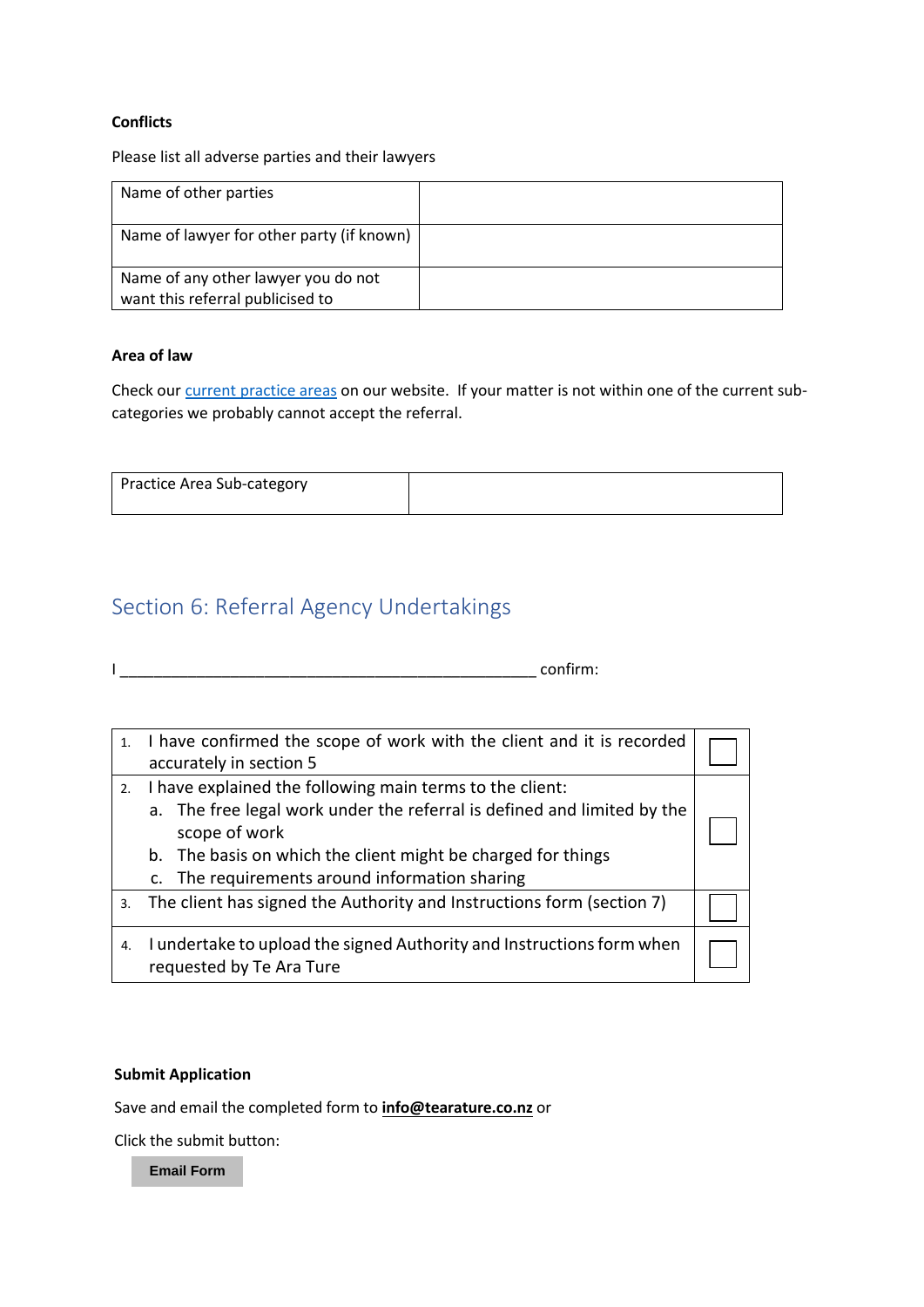# Section 7: Authority and Instructions

- I,\_\_\_\_\_\_\_\_\_\_\_\_\_\_\_\_\_\_\_\_\_\_\_\_\_\_\_\_\_\_\_\_\_\_\_\_\_\_\_\_\_\_\_\_\_\_\_\_\_\_\_\_\_\_\_\_\_\_\_\_\_\_\_\_\_\_\_\_\_\_\_:
	- 1. Acknowledge Te Ara Ture will try to find me a volunteer lawyer who will do agreed hours of legal work for free.
	- 2. Acknowledge I might be charged for other costs connected to my legal matter. For example, I will need pay filing fees if my matter goes to Court or court ordered costs. I acknowledge the volunteer lawyer will tell me about any costs before they are incurred.
	- 3. Acknowledge that by referring the matter to Te Ara Ture our client relationship will come to an end.
	- 4. Acknowledge that there is no guarantee Te Ara Ture will accept my application or a volunteer lawyer will offer me help.
	- 5. Acknowledge that the main terms of service as described in the Client-Authority and Instructions form have been explained to me and I have been advised to read them before signing this Authority and Instructions.
	- 6. Acknowledge that the sharing of personal information I have authorised is different from the usual duty of strict confidence for lawyers and that this increases the risk I could be identified or my legal position harmed.
	- 7. Confirm I have been given a copy of the Te Ara Ture Client General Terms prior to signing this Authority and Instructions.
	- 8. Authorise the sharing of personal information on the terms outlined in the Client General Terms and Privacy Policy.
	- 9. Instruct and authorise the referral agency to refer my matter to Te Ara Ture.

## **Scope of Work**

Legal Issue:

Assistance sought:

SIGNATURE:

NAME:

DATE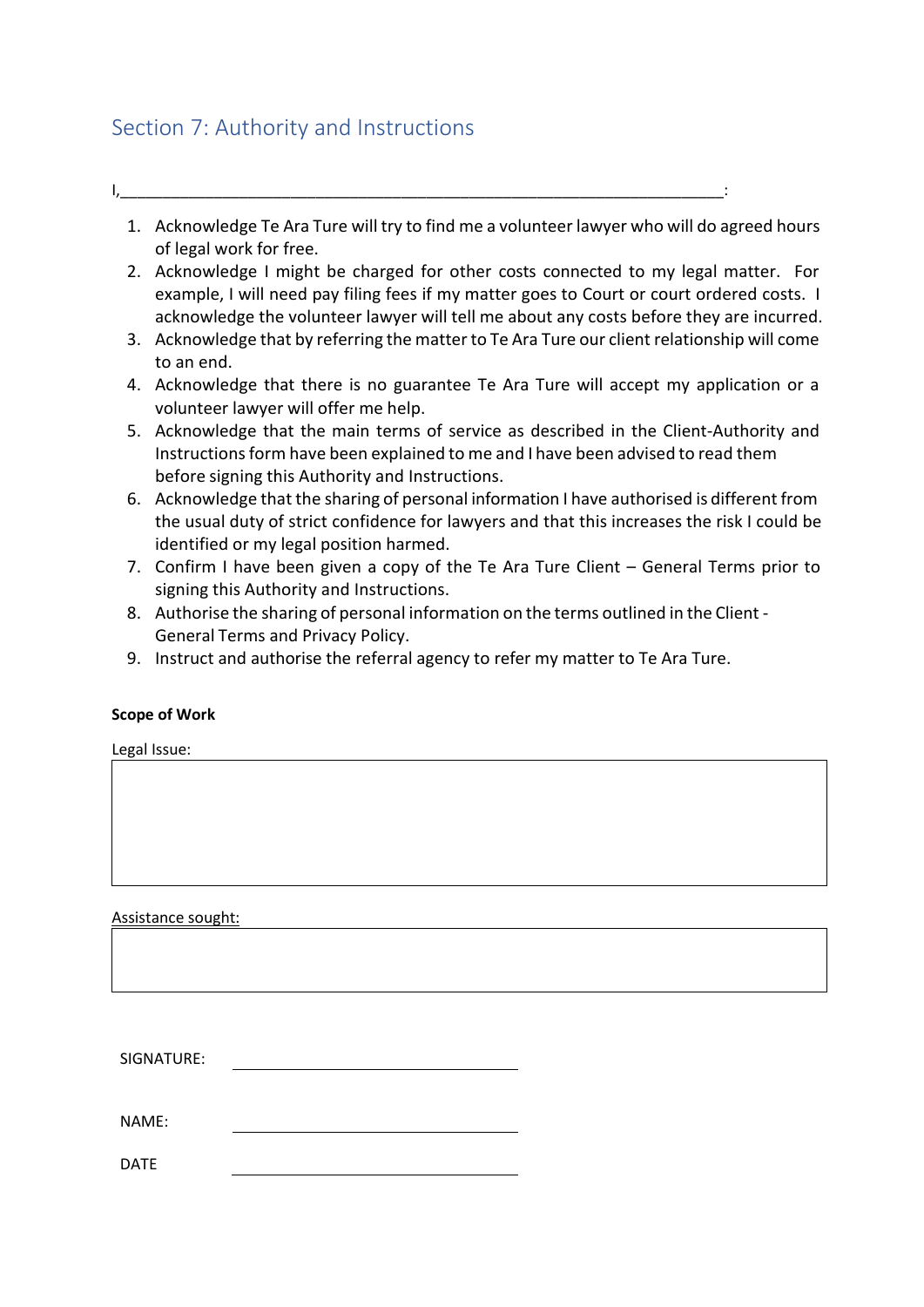# Section 8: Client General Terms

#### **Information Sharing Disclosure Statement**

- 1. Te Ara Ture can only provide an effective service if it collects and shares personal information about its users. It needs to collect and share personal information for three reasons:
	- a. to match cases with Pro Bono Providers;
	- b. to plan its services; and
	- c. to report to its funders and other stakeholders about its activities.
- 2. The main people or agencies involved in collecting or sharing personal information for these purposes include but may not be limited to the following:
	- a. You personally;
	- b. Legal Assistance Organisations (for example, us)
	- c. Te Ara Ture;
	- d. Pro Bono Providers (i.e. lawyers of firms registered with Te Ara Ture); and
	- e. Any other person or agency authorised by you.
- 3. Te Ara Ture's Privacy Policy and this Information Sharing Disclosure Statement explain how Te Ara Ture collects, uses, stores, shares, discloses and otherwise handles personal information in accordance with the New Zealand Information Privacy Principles which are contained in the Privacy Act 2020. The Privacy Policy should be read in conjunction with this Information Sharing Disclosure Statement. A copy of this Privacy Policy can be found here [insert link to privacy policy).

#### Applications, Matching and Referrals:

- 4. Personal information about you must be shared so that Te Ara Ture can assess your eligibility, determine what assistance is required, and match your case with appropriate Pro Bono Providers. Te Ara Ture must share information with registered Pro Bono Providers so they can make informed choices about whether to offer you help.
- 5. Te Ara Ture will collect your identity information (name, aliases, address, DOB, and contact details) and non-identity information (i.e. information about your matter and financial situation). This information will be collected from us or directly from you.
- 6. In the event you are eligible for services, Te Ara Ture will then create an Opportunity (defined under Definitions) in the Portal. The Opportunity describes the area of law, the type of assistance required, and

enough facts about your situation to describe the legal problem in a general way. The Opportunity will only disclose non-identity information. The Opportunity will be visible to any Pro Bono Provider whose profile matches your matter. While Te Ara Ture will take reasonable care to prevent people identifying you through this disclosure, the facts surrounding your case may be sufficient for a user of the Portal to identify you.

- 7. Te Ara Ture will disclose your identity information only once it has received an Expression of Interest (defined under Definitions) from a Pro Bono Provider. The identify information will only be disclosed to the Pro Bono Provider making the Expression of Interest. The purpose of disclosing this information is to allow the Pro Bono Provider who has expressed an interest to conduct a conflicts of interest check. At this point, the Pro Bono Provider will be able to identify you.
- 8. Te Ara Ture will only disclose detailed and substantive information about your matter once it has confirmed that the Pro Bono Provider has no conflict of interest. This information may be disclosed for the purposes of assessing whether to offer services or to facilitate the referral when the Pro Bono Provider has agreed to provide you with pro bono legal services. The Pro Bono Provider agrees to receive all substantive information above in strict confidence.
- 9. Once the Pro Bono Provider has completed their onboarding processes you will enjoy all the privileges and protections that govern lawyer/client relationships with your new lawyer. The only exceptions are those outlined below in paragraphs 10 and 13 below.
- 10. In some cases, the parties outlined in number 2 above may need to discuss your matter to reframe the scope of service, make backward referrals (for example, a referral from a pro bono provider back to Te Ara Ture or a Legal Assistance Organisation), or improve the effectiveness of the services you are receiving. This will involve sharing information about how your matter is progressing, what progress has been made, and whether there are any unexpected delays, and if so, how those delays were resolved, and when a resolution is expected.

#### Service Design and Reporting:

11. To ensure services are effective and adequately resourced, Te Ara Ture needs to collect and use information for auditing, research, planning, and reporting purposes.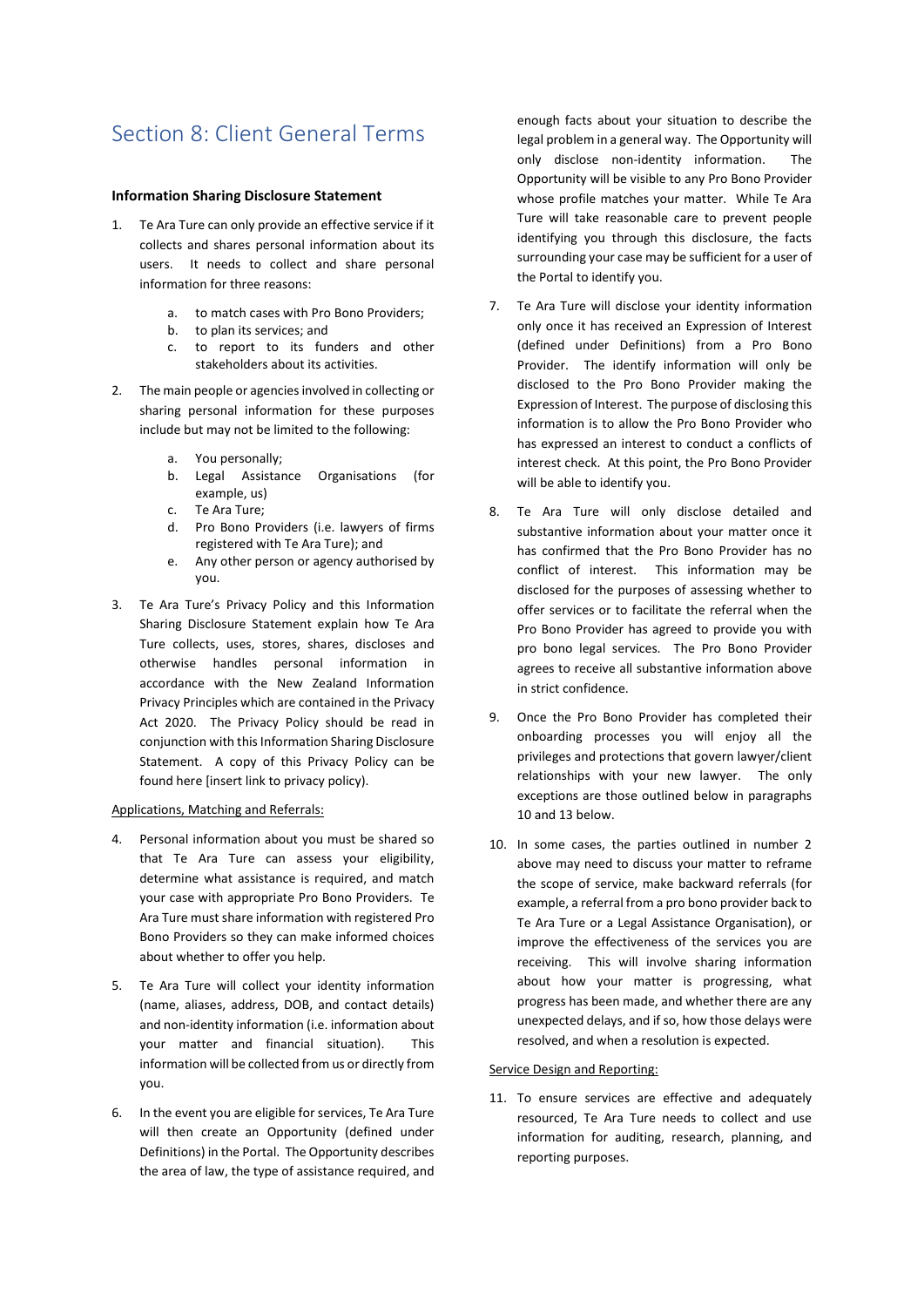- 12. Te Ara Ture will collect demographic information about you through its onboarding and referral processes.
- 13. Te Ara Ture wants to collect information about the work the Pro Bono Providers did for you and the outcomes they achieved for you. Te Ara Ture will collect this information through regular reporting by the Pro Bono Provider about matters it has worked on. Reports will include the following information about your matter:
	- a. who worked on your matter;
	- b. the number of hours worked;
	- c. the work product produced; and
	- d. the outcomes achieved.
- 14. Te Ara Ture will not disclose any of this information about you other than in a de-identified, aggregated manner. In the event Te Ara Ture wishes to report narrative information about your case that could be used to identify you, it will seek your express consent prior to doing so.

#### Portal:

- 15. Te Ara Ture makes referrals via a software program that manages the referrals of Opportunities to Pro Bono Providers.
- 16. The Portal can be used by registered users to:
	- a. post and send Opportunities in the Portal;
	- b. manage Expressions of Interest;
	- c. manage workflows around the placement and management of Opportunities;
	- d. communicate with Pro Bono Providers about Opportunities;
	- e. transfer documents and information to Pro Bono Providers; and
	- f. view and report on activity in the Portal.
- 17. Information stored in the Portal may be stored offshore on third party servers. The Privacy Act 2020 treats such third parties as Te Ara Ture's agents. Information held on third party servers is deemed to be held by Te Ara Ture.

#### Risks:

- 18. The nature of our service means we must share information about you with other people or agencies, including Pro Bono Providers. This means the usual standards of confidentiality will not be present with regards to providers of legal services you interact with. It also means there is an increased risk of accidental disclosure, identification of you, or damage to your legal position.
- 19. There is a difference between duties required of lawyers to protect confidential information and the practices outlined in this Information Sharing Disclosure Statement. A lawyer usually has a duty to

protect and to hold in strict confidence all information concerning a client, the retainer, and the client's business and affairs acquired in the course of the professional relationship. By authorising the collecting and use of personal information in the manner outlined above you are increasing the risk that your information will enter the public domain or your legal interests could be harmed in some way.

#### **Terms and Conditions of Referral**

#### **Reason for Referral:**

- 1. We have advised you that we cannot undertake additional work on your matter because we lack the capacity or the expertise.
- 2. We advised you that, if you wish to pursue this matter further, it would be in your best interest to have the assistance of a private lawyer. You have told us or been assessed as being unable to afford a private lawyer. We considered the possibility of legal aid but either you are ineligible or a legal aid lawyer could not be found to take your case.
- 3. We advised you about Te Ara Ture and told you how the service operates. We did an eligibility assessment of your matter and determined that you may qualify for pro bono legal services through Te Ara Ture.
- 4. You expressed your interest in applying to Te Ara Ture for a possible referral of your matter to a Pro Bono Provider.
- 5. You instructed us to apply to Te Ara Ture on your behalf.

#### **Main Terms of Referral:**

- 6. We agreed to apply to Te Ara Ture on your behalf. By making this application we do not guarantee it will be accepted or you will be offered help.
- 7. Te Ara Ture retains the right to decline applications. Before deciding whether to accept an application, Te Ara Ture may contact you or us for further information. In the event the application is accepted, Te Ara Ture will present the Opportunity to registered Pro Bono Providers who match the area of law and opportunity type filters.
- 8. By presenting an Opportunity, Te Ara Ture does not guarantee that you will be offered help from a Pro Bono Provider. Any offer of help is entirely at the discretion of Pro Bono Providers who receive the Opportunity, and will depend on matters such as capacity, timeframes, and other policy preferences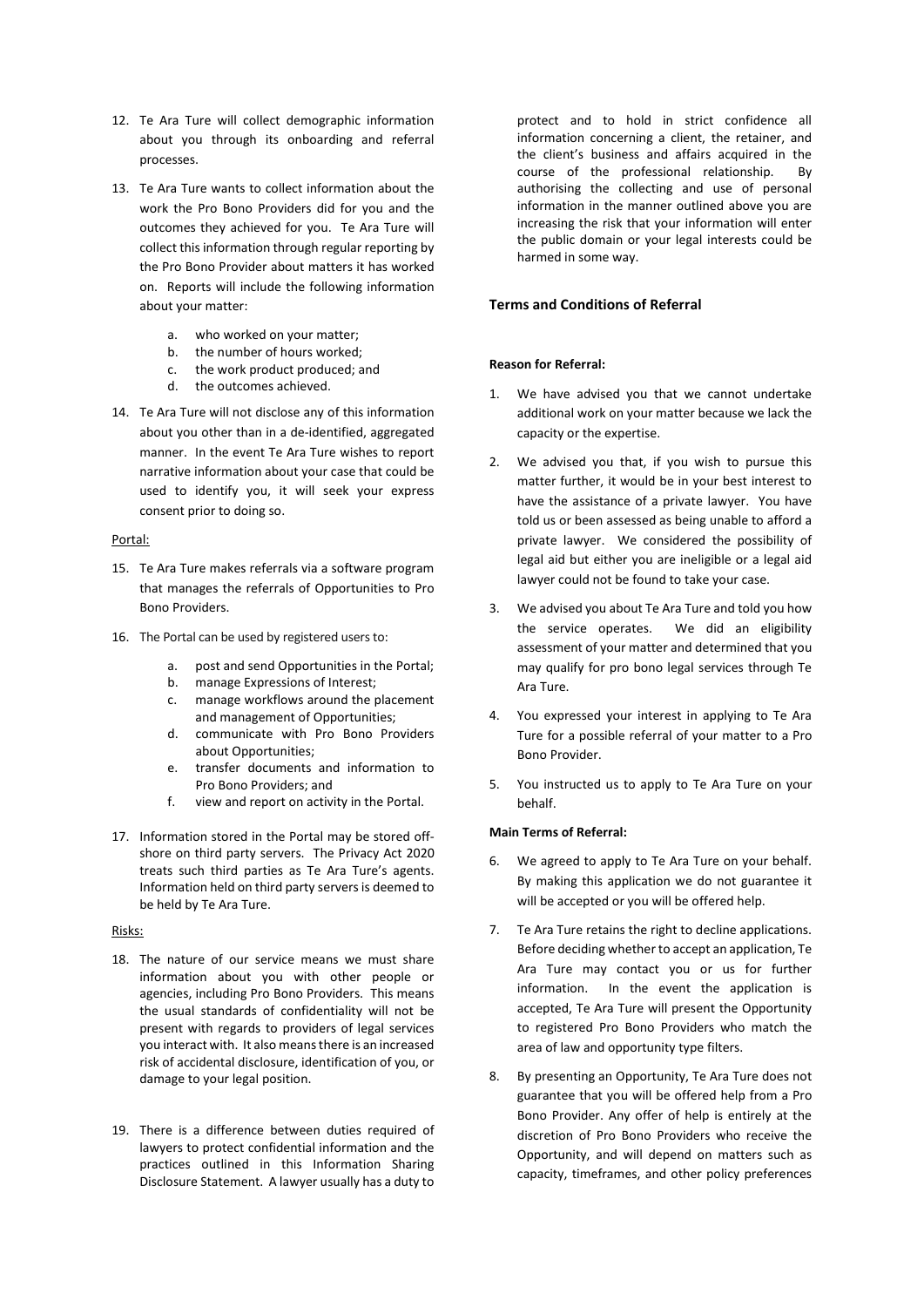of the Pro Bono Provider. In the event an offer of help is made, Te Ara Ture will introduce you to the Pro Bono Provider.

- 9. By instructing us to make this referral you are terminating your lawyer/client relationship with us. You acknowledge no lawyer/client relationship is formed between you and Te Ara Ture. Te Ara Ture is not a lawyer or law firm, and does not provide legal services.
- 10. Any lawyer/client relationship formed between you and the Pro Bono Provider is only formed once all client on-boarding steps required by the Pro Bono Provider have been completed, including but not limited to the acceptance of their terms of engagement. This will only happen after you have been introduced to the Pro Bono Provider by Te Ara Ture.
- 11. The scope of work agreed by the Pro Bono Provider may vary to the scope of work outlined above. This final scope of work will be agreed and documented in the pro bono provider's terms of engagement presented to you.
- 12. Te Ara Ture is intended as a service of last resort. Te Ara Ture will retain in its absolute discretion the right to decline an application. Without limiting that discretion, Te Ara Ture may decline a referral where the client has means to pay for a lawyer, is eligible for legal aid, is vexatious, is pursuing a matter on the basis of principle, or where in Te Ara Ture's view, the matter is not a reasonable use of pro bono resources.

#### **Pro Bono Provider Costs:**

- 13. The hours of legal service provided by the Pro Bono Provider, within the scope of work, will be undertaken:
	- a. for free (in the case of individuals); or
	- b. at a reduced fee within the range of 0% to 50% of their standard hourly charges (in the case of bodies corporate, including charities, other not for profit or social enterprises).
- 14. You may be responsible for certain other costs associated with your matter.
- 15. The Pro Bono Provider accepts the placement on the basis that:
	- a. you will not have to pay the first \$200 of internal cost disbursements which include, but may not be limited to, postage, photocopying and printing); and
	- b. you will have to pay external cost disbursements of the Pro Bono Provider of

progressing your matter which include, but may not be limited to, court filing fees, expert witnesses, interpreters and travel expenses which the law firm could incur on your behalf.

16. Any costs in addition to the above may be passed on to you by the Pro Bono Provider. These costs will be disclosed to you before they are incurred and/or covered in your terms of engagement with the Pro Bono Provider.

#### **Court Ordered Costs:**

- 17. In the event of a court proceeding, unsuccessful parties may be ordered to pay the opposing party's legal costs which may amount to many thousands of dollars. If you are the unsuccessful party then you will be required to pay those costs. The Pro Bono Provider, Te Ara Ture and the Legal Assistance Organisation will not be liable for those costs.
- 18. In the event of a court proceeding (or matters where a court proceeding is intended) you and the Pro Bono Provider may enter into a costs agreement that provides for the recovery of the Pro Bono Provider's costs. The Pro Bono Provider may only recover costs from a third party, and only if the work performed for you results in an Entitlement to Costs.
- 19. An "Entitlement to Costs" means any of the following during or at the end of the work performed by the Pro Bono Provider:
	- 1. either,
		- a. a court or tribunal judgment, award or order for costs in your favour; or
		- b. an agreement that your costs or disbursements or both will be paid by the opposing party; and
	- 2. you are able to recover some or all of the Pro Bono Provider's standard hourly costs and disbursements from the opposing party.
- 20. To avoid doubt, the Pro Bono Provider cannot recover costs from you unless you have first recovered costs from the opposing party.

#### **Other Terms:**

- 21. These further terms shall apply:
	- a. Te Ara Ture and Legal Assistance Organisations are not responsible for any deadlines associated with your matter. Te Ara Ture will act as quickly as it can, within reason, but it does not provide any guarantees about the timeframe it can process applications, post Opportunities and complete referrals.